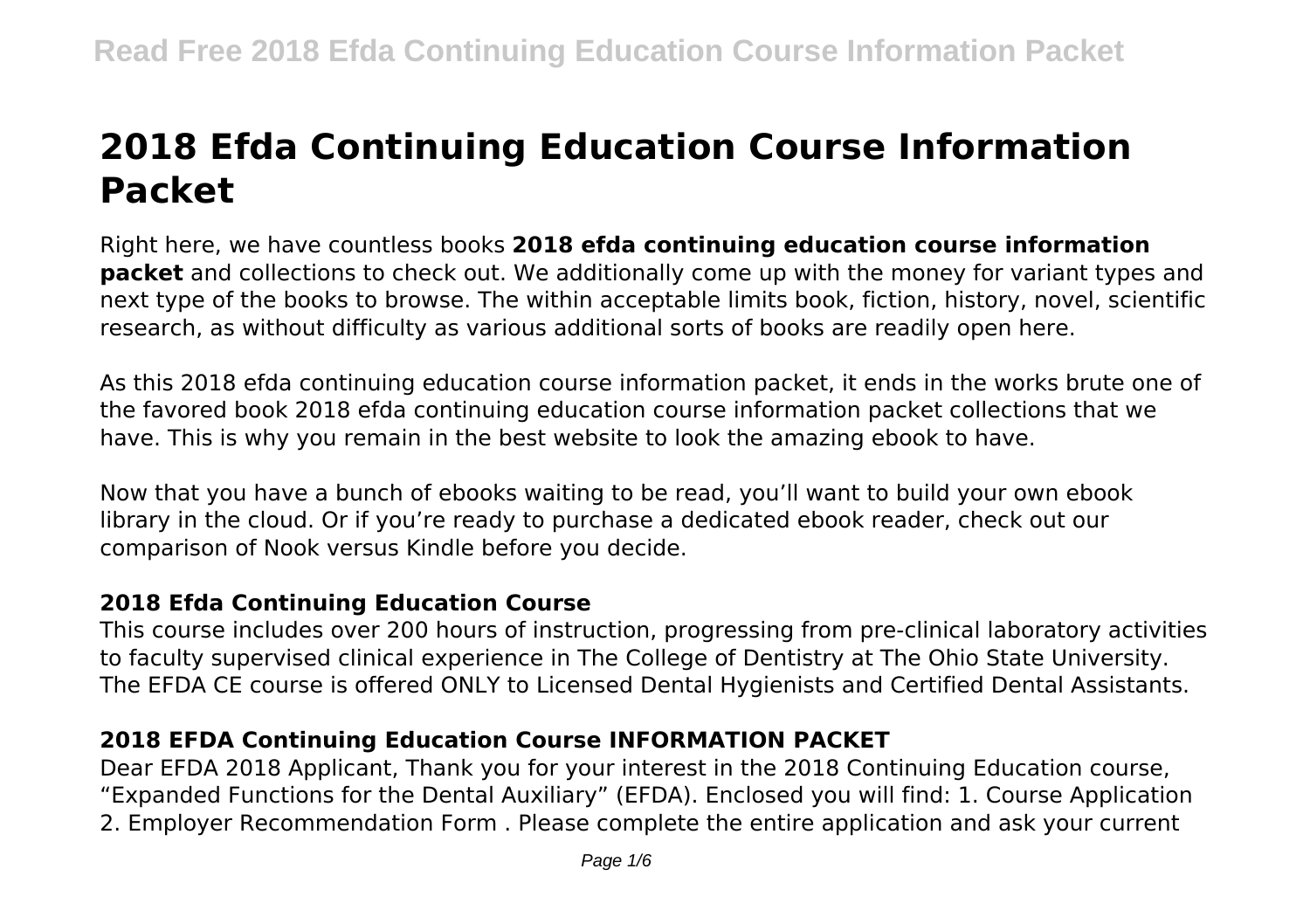employer to complete the recommendation.

# **Dear EFDA 2013 Applicant,**

Custom Courses in your own office….. see how successful they can be! Laura from Redlands 5-2018… We were so fortunate to have Gina as an instructor for our custom OA course . She was was FANTASTIC!!! Great person, genuine, bubbly, fun and has a lot of integrity and was extremely patient.

## **EFDAA - DENTISTRY COURSES FOR DA, RDA, RDAEF, RDAEF2, OA ...**

PA EFDA Association is a newly formed professional association for certified EFDAs in PA; students may also joined for a reduced fee. Expanded Functions Dental Assistants may join, find required CE courses in their area and contact us with questions.

## **Home Page [www.efda-assoc-pa.org]**

The noncredit/adult education and training programs encompass valuable noncredit certifi cates and over 50 courses in Academic Preparation, High School Equivalency Test Preparation, English as a Second Language (ESL), Vocational ESL, Citizenship, ESL CIVICS, Career Discovery Skills, Child Development Readiness, Customer Service Skills ...

## **Noncredit & Adult Education - Department Home - Los ...**

The Indian Health Service (IHS), an agency within the Department of Health and Human Services, is responsible for providing federal health services to American Indians and Alaska Natives. The provision of health services to members of federally-recognized Tribes grew out of the special government-to-government relationship between the federal government and Indian Tribes.

# **DENTALCDE| Indian Health Service (IHS)**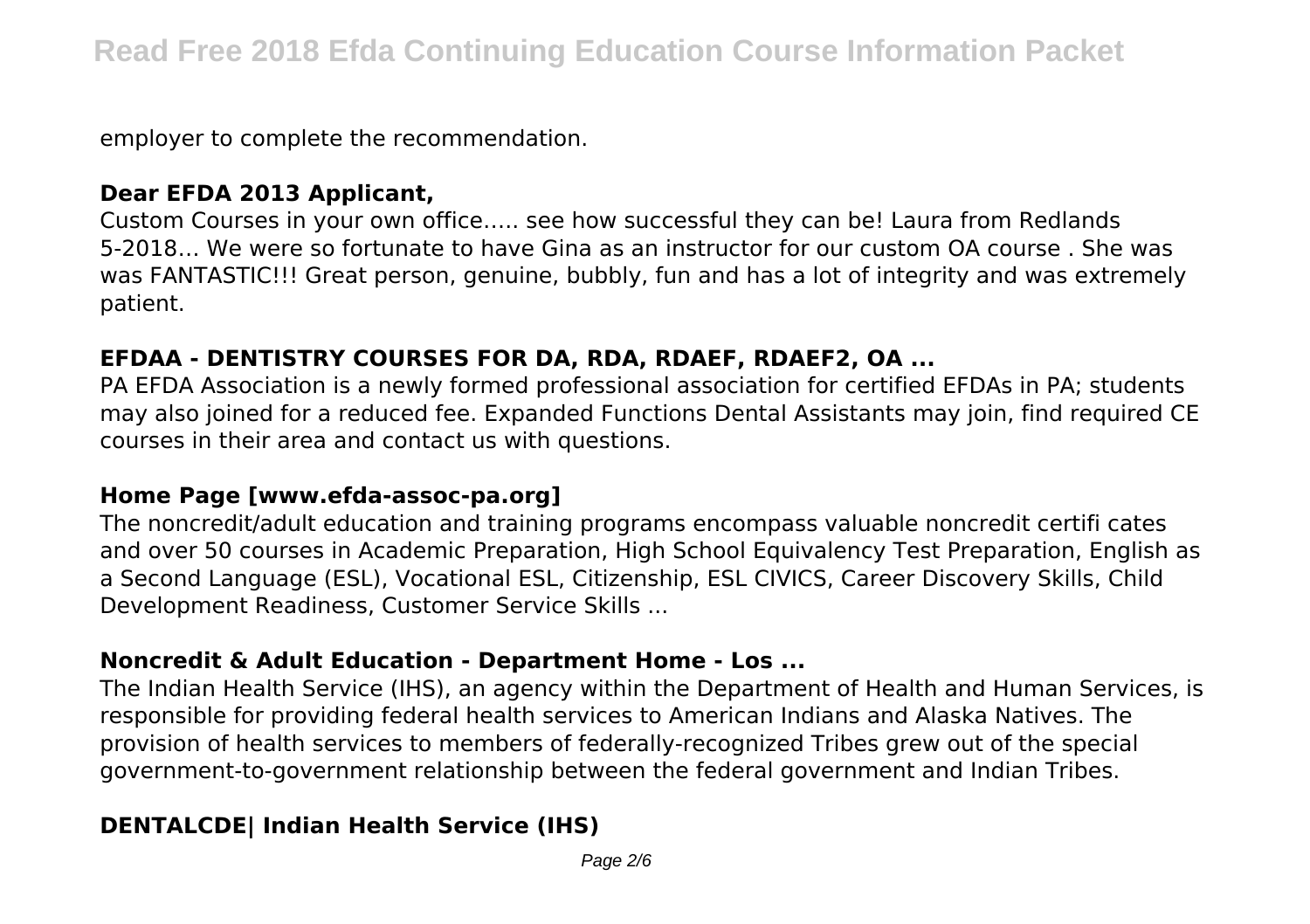Antibiotic Prophylaxis Update: A continuing education course for Dental and Pharmacy Professionals Thomas Viola, RPh, C.C.P , Barbara J. Steinberg, DDS This course is designed to familiarize the entire health care team with those medical conditions necessitating antibiotic therapy prior to dental treatment.

## **Free \* Dental Continuing Education: Dental CE Courses and ...**

These are online CE courses brought to you by C.A.R. Education. You will have access to the courses for 12 months after selecting your course package. DRE Sponsor No. 4056 . For more information about renewal requirements, please visit DRE License Resources.

#### **License Renewal - car.org**

Course Director. Maureen A. Ohland, DDS, MS, MLS, completed her Doctor of Dental Surgery, Master of Science in Educational Assessment, Evaluation & Research, & Master of Liberal Studies in Innovation & Leadership at the University of Minnesota.She has held faculty appointments at the University of Minnesota School of Dentistry in general practice residency, advanced education in general ...

# **Restorative Expanded Functions: An 80-hour Training ...**

OSDB Approved Expanded Function Dental Auxiliary (EFDA ) Courses December 2018 Page 1 Case Western Reserve University Shelly Feiwell, EFDA, Director 10900 Euclid Ave . Cleveland, OH 44106‐4905 (216) 368‐3252 . sxf35@case.edu . Eastern Gateway Community College Tammy Graham, CDA, EFDA, RDH, M. H. Sc. Program Director . 110 John Scott Highway

# **OSDB Approved Expanded Function Dental Auxiliary (EFDA ...**

DANB certificants who hold more than one certification must earn additional CDE credits annually according to the scale established by DANB. Beginning January 1, 2018, the State of Connecticut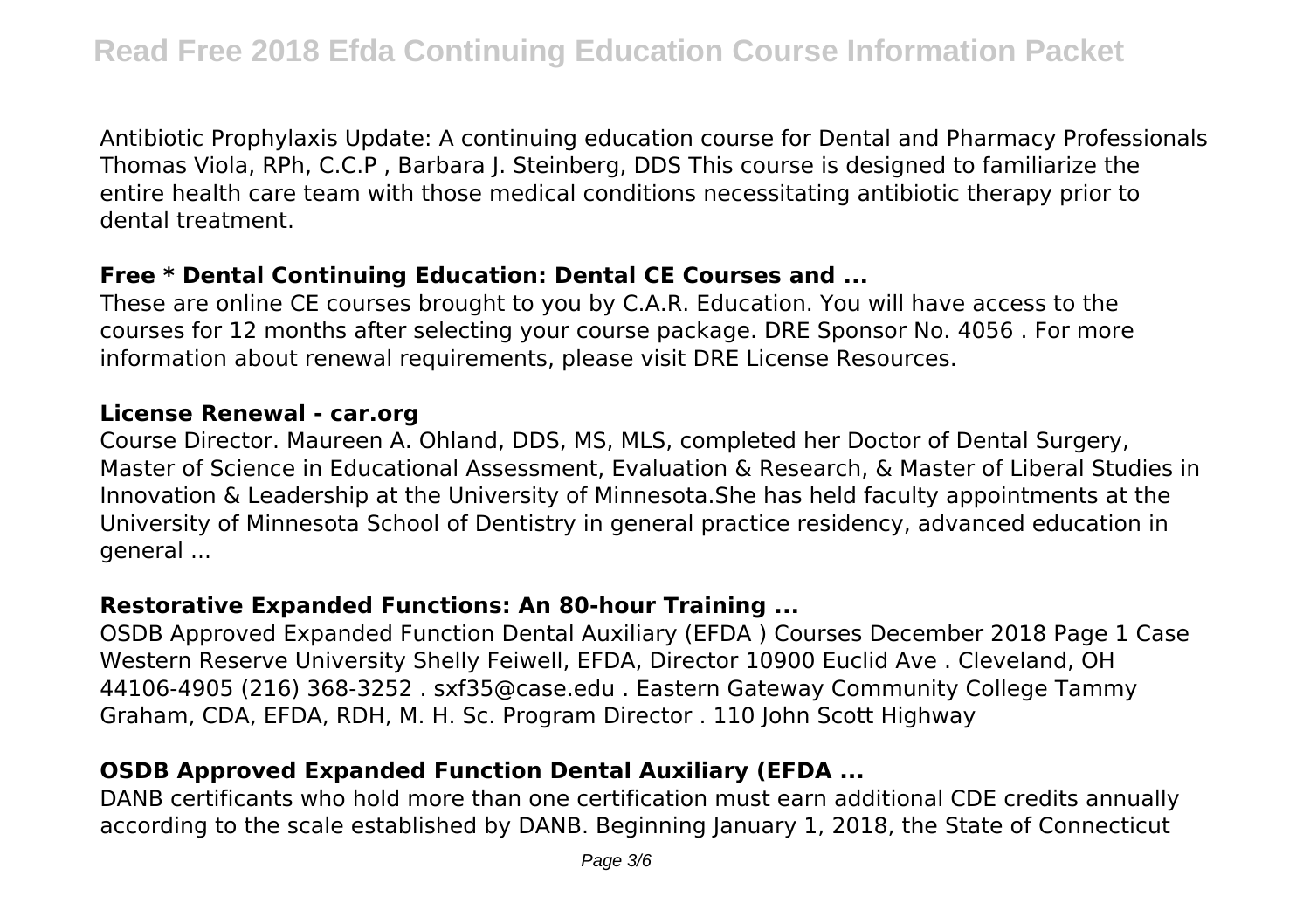also requires EFDAs to complete one hour of training or education in infection control in a dental setting every two years.

#### **Connecticut CDE Requirements**

Orthodontic Dental Assistant Continuing Education Course; EFDA and Dental X-ray Combo Course. Combo Course Supplies \$50; Expanded Functions Dental Assistant Certification. ... 1 Day EFDA Certification Course April 28, 2018 9am. SEATS FULL. SEATS 9 / 7. 1 Day EFDA Certification Course June 15, 2018 9am. SEATS 3.

#### **Dental Assistant Certification & EFDA Training Classes**

Publication of course information does not constitute an evaluation, endorsement, or acceptance of course content by the ADA or the Commission for Continuing Education Provider Recognition (CCEPR), nor should it be construed as a guarantee by the ADA or the CCEPR of the accuracy of the content of any particular listing.

## **Search for Dental CE Courses - American Dental Association**

Continuing Education. Dentists are required to renew their licenses every two years, beginning April 1 of each odd-numbered year. In that two-year period, dentists must obtain 30 credit hours of continuing dental education.

## **Continuing Education - Pennsylvania Dental Association**

Online continuing education is free for most types of ADAA membership. If you would like to order hard copy versions of our continuing education, please click here RETURNS & EXCHANGES: Orders placed online are processed instantly and are available immediately after purchase on your Member Dashboard.ADAA online courses are nonrefundable, no exceptions.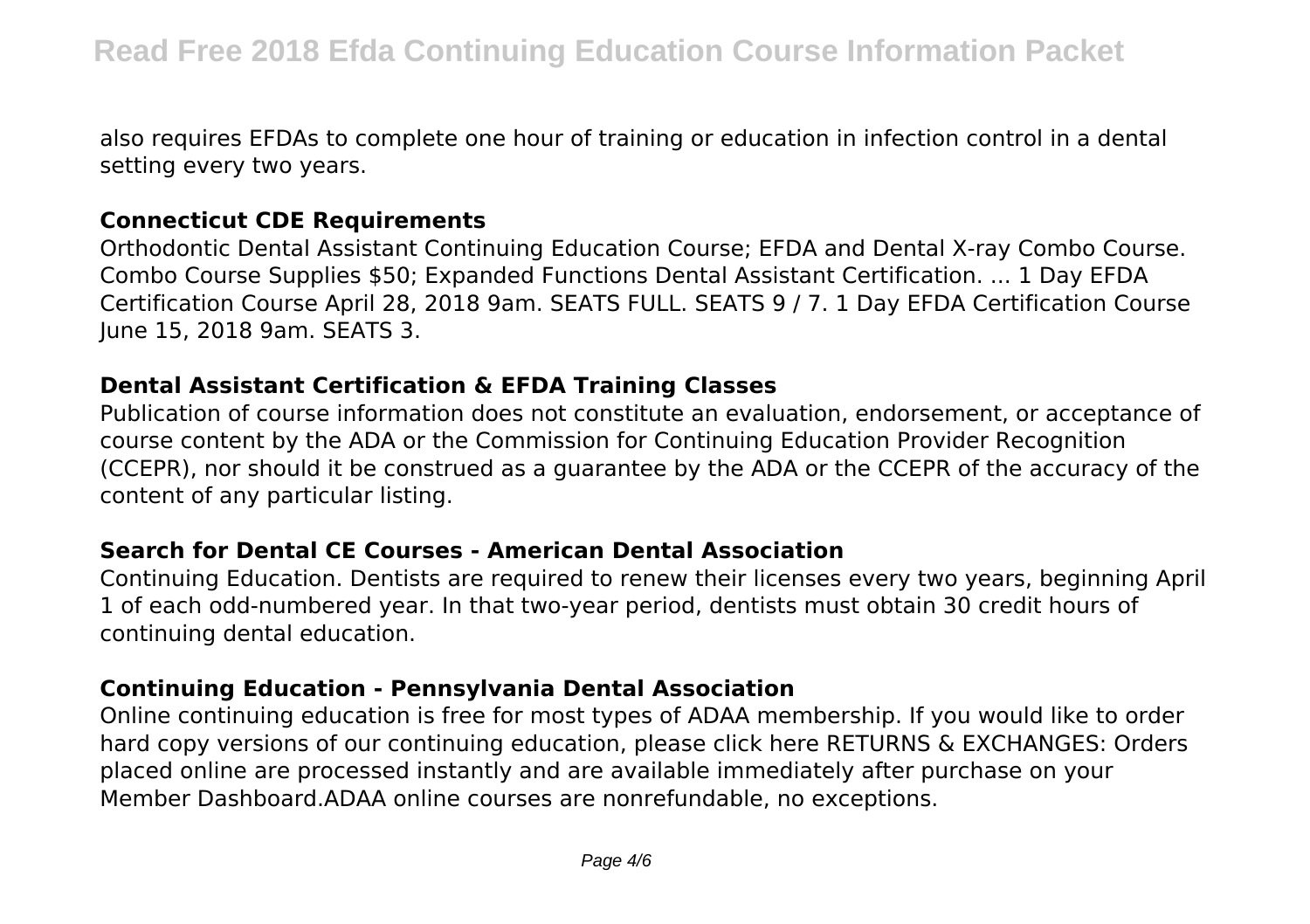# **Course Catalog - adaausa.org**

Established in 1911, The University of Tennessee Health Science Center aims to improve human health through education, research, clinical care and public service. The UT Health Science Center campuses include colleges of Dentistry, Graduate Health Sciences, Health Professions, Medicine, Nursing and Pharmacy. Patient care, professional education and research are carried out at hospitals and ...

# **Continuing Education | College of Dentistry | UTHSC**

She begins training this fall of 2018 at Spokane Community College to gain her EFDA. Sarah loves that dentistry is forever flourishing and attributes her own personal growth to the relationships she has made within the industry. PROGRAM OBIECTIVES Upon completion of this course, the dental professional should be able to: 1.

## **The American Dental Assistants Association > Education ...**

Once logged into the eLicense Portal to renew your license/certificate, you are required to acknowledge that you are aware of the continuing education (CE) requirements to renew your license/certificate; 40 hours for dentists, 24 hours for dental hygienists, and 2 hours for dental x-ray machine operators (formerly dental assistant radiographers). Once you have acknowledged your understanding of the CE requirement, you will then be prompted to upload evidence of your completed CE.

# **FAQs for Continuing Education - Dental board**

Already an EFDA? Continuing education opportunities are available. Below are a few sample courses: Perfecting Provisionals. Great First Impressions. Utilizing Digital Dentistry with Sirona. Click-Fine Tuning your Digital Media Presentation to Patients. Presenting Treatment Plans and gaining patient acceptance